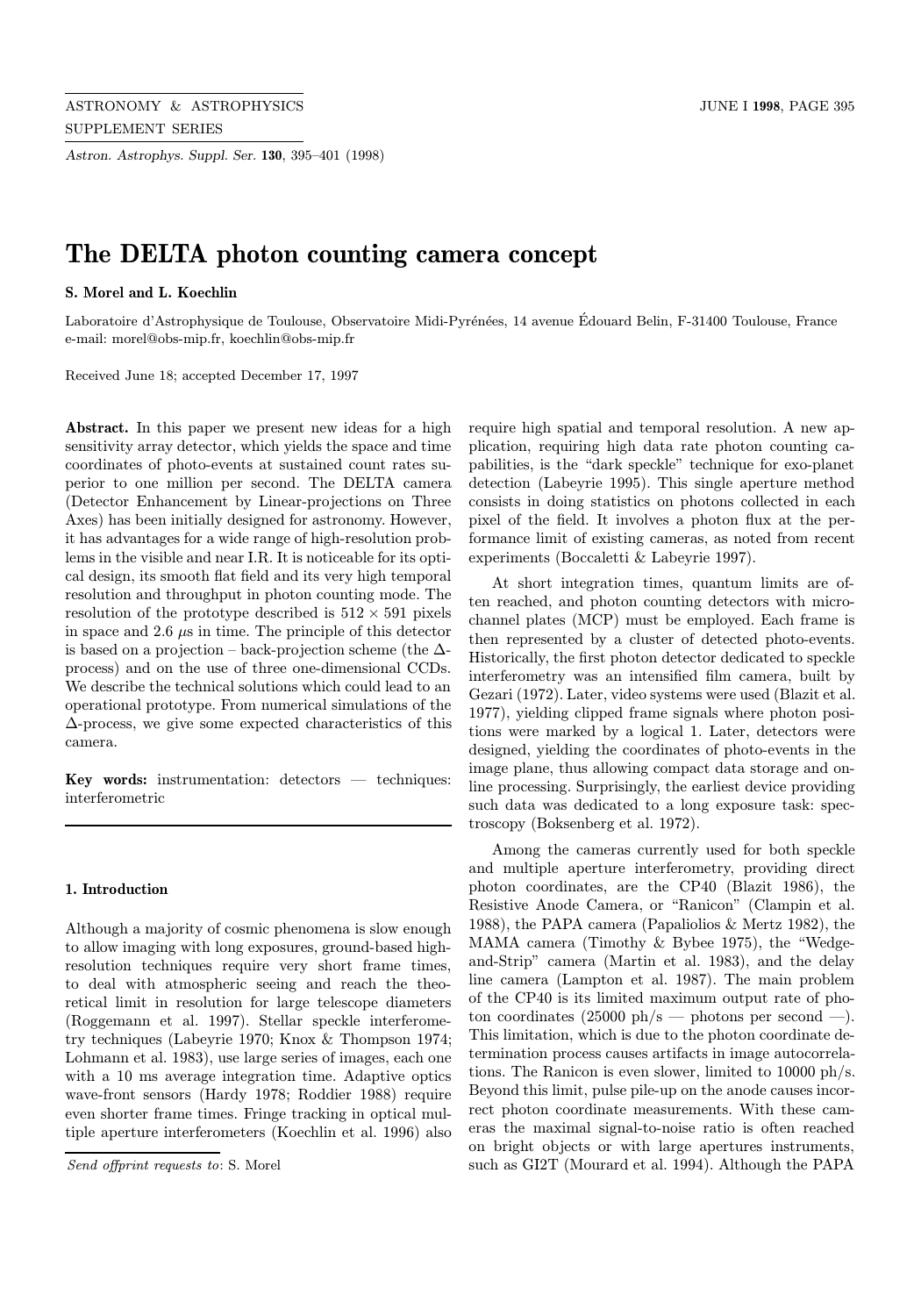camera can work at higher photon rate, it has field uniformity problems (due to the limited precision of the mask reimaging), as described by Lawson (1994). Wedge-and-Strip cameras are also affected by pulse pile-up, and by external magnetic deflection, requiring careful shielding (Timothy 1983).

Besides the maximum photon rate, another relevant characteristic of a photon counting camera is the temporal resolution (i.e. photo-event dating accuracy). Recently developed tools dealing with spatiotemporal photon coordinates could improve fringe tracking, especially in the case of space-borne interferometers (Koechlin 1985; Vakili & Koechlin 1989), or for moving object recognition (Morel & Koechlin 1997). These techniques require a higher temporal resolution than achievable by existing ICCD matrix photon counting cameras. Although MAMA camera prototypes (Timothy 1985) yield high maximum photon rate  $(10^6 \text{ ph/s})$ , and high spatial and temporal resolutions (up to  $4096 \times 4096$  pixels, with 100 ns event timing accuracy), their cost of realization makes this kind of equipment affordable for major projects only. Improvements of Wedge-and-Strip cameras have lead to hybrid detectors (Lampton et al. 1987) using a delay line approach for the  $x$ determination, and the charge partition system of Wedgeand-Strip for the  $y$  determination. The delay line system is very promising as it allows maximum count rates and temporal resolutions matching the MAMA performances. Nevertheless, an accurate delay measurement system is required, like the 4 ps resolution time-to-digit converter built by Lampton & Raffanti (1994). With a double delay line (Raffanti & Lampton 1993), the y-resolution of the camera is enhanced by reducing the anode capacitance. A detector using delay lines only for both  $x$  and  $y$  determination (crossed serpentine delay lines) has been recently built by Friedman et al. (1996).

Building the DELTA camera, our goal is therefore twofold. First, to provide high rates of accurate photon coordinates for speckle interferometry, dark speckle, fringe detection, and wave-front sensing. Second, to achieve high temporal resolution in order to test spatiotemporal methods (Morel & Koechlin 1997) with the best possible accuracy (actually, in the case of the DELTA camera, these two aspects are tied, as we shall see). Our goal is constrained by the requirements of low-cost and reliable technology. We have therefore selected commercially available components, and chosen solutions to avoid using high-precision photo-etching or high-vacuum equipment.

#### 2. The geometric concept of the DELTA camera

# 2.1. Synchronous and asynchronous cameras

Like many other photon counting devices, the DELTA camera will use an image intensifier providing a gain of about 1 million, producing detected photo-events as bright spots on a fast decay phosphor. The challenge is to translate these intensified photo-events into numerical coordinates as fast as possible, in order to achieve the highest data flow and temporal resolution.

Most of photon counting cameras, that we will refer to "asynchronous", like the Ranicon, PAPA, MAMA, or delay-line process only one photon at a time: if two or more intensified photo-events are simultaneously present in the field, the coordinate computation system fails, yielding no data or incorrect coordinates. Except for the MAMA and the delay-line cameras, the data flow is thus limited by: first, either the phosphor decay time  $(0.5 \mu s)$  or the resistive anode decay  $(50 \mu s)$ , and second, the photon coordinate determination process (1 to 10  $\mu$ s).

Other cameras, "synchronous", like the CP40 use a 2-dimensional ICCD and can process many photons in a single frame. They suffer from a trade-off between spatial resolution and read time of the CCD array: typically 5 to 20 ms. They also suffer from an artifact causing problems in second order moment imaging techniques. Due to the long frame time, there is a non-negligible probability that two detected photons fall close enough in a CCD frame (although not onto the same pixel) to be seen as a single photon, or no photon at all by the coordinate determination electronics.

# 2.2. The Projection – Back-Projection scheme in the DELTA camera

To solve these problems, the DELTA synchronous camera uses three fast linear CCD chips (each 1024 by 1 pixels and 2.6 µs frame read time). It may detect and locate several photons simultaneously in each frame, with a 512 by 591 pixels hexagonal field.

The principle is as follows: an intensified frame containing N photons detected between times t and  $t + \Delta t$  is described by:

$$
F_t(x,y) = \sum_{i=0}^{N-1} \delta(x - x_i, y - y_i),
$$
 (1)

where  $\delta$  represents a Dirac distribution. The photon coordinates to be extracted from the frame are the triplets  $(x_i, y_i, t_i)$ .  $t_i$  is set to t for all the photons in the frame.  $x_i$  and  $y_i$  are extracted by a Projection – Back-projection scheme.

# 2.2.1. Projection

Three images of the intensified field are formed. These "images" are reduced to lines (orthogonal projections of the field) by the optical setup described in Sect. 5.2, and each line is directed to a CCD chip. Let  $p_{\theta,\mathbf{M}}(x, y)$  be the projection operator defined by:

$$
p_{\theta,\mathbf{M}}(x,y) = (x - x_{\mathbf{M}})\cos\theta + (y - y_{\mathbf{M}})\sin\theta.
$$
 (2)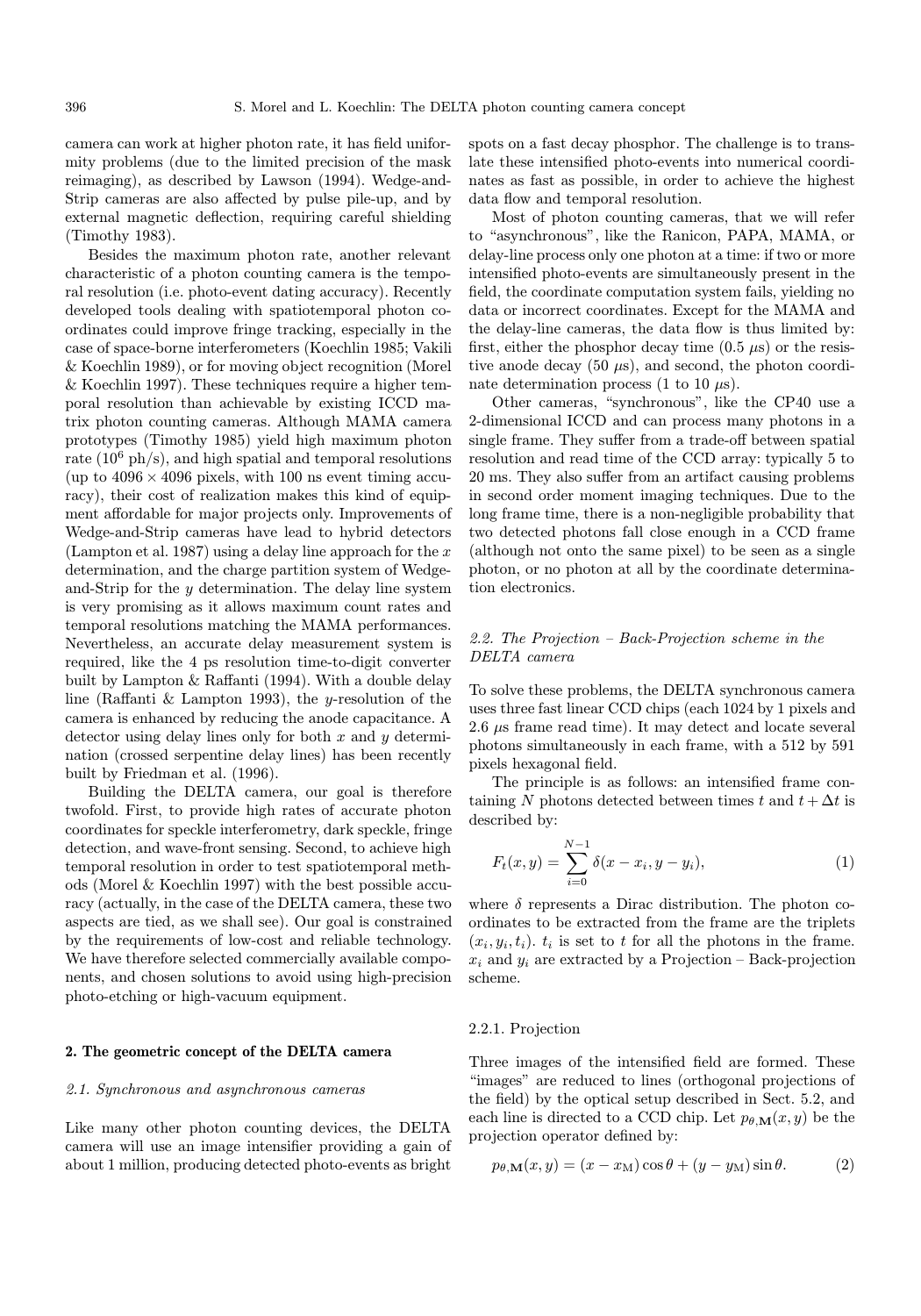It converts the coordinates  $(x, y)$  of a photon into its projection on an axis. The axis onto which the projection is made is defined by its direction  $\theta$  and the coordinates of its origin  $M = (x_M, y_M)$ . The coordinates of a photon could be retrieved from two orthogonal projections. However, if there is more than one photon in the field, there is not a unique solution to the problem of recovering a photon coordinate list from the two projection lists  $L_x$ ,  $L_y$ . The information which associates one element of  $L_x$  with the corresponding element of  $L_y$  is missing. Therefore, the photon rate would be limited to one per frame. The solution is to reconstruct a "link table" between the two projection lists by projecting onto a third axis. Let A, B, C be three axes onto which the photons are projected. To each photon coordinate vector  $\mathbf{X} = (x, y)$  will correspond a projection vector  $\mathbf{Y} = (a, b, c)$  such that:

$$
\begin{cases}\na = p_{\alpha, A}(\boldsymbol{X}) = (x - x_A)\cos\alpha + (y - y_A)\sin\alpha \\
b = p_{\beta, B}(\boldsymbol{X}) = (x - x_B)\cos\beta + (y - y_B)\sin\beta \\
c = p_{\gamma, C}(\boldsymbol{X}) = (x - x_C)\cos\gamma + (y - y_C)\sin\gamma.\n\end{cases}
$$
\n(3)

The projection can be seen as a Radon transform with only three directions. It is done optically with the setup described in Sect. 5.2. It is a virtually null-time operation.

## 2.2.2. Back-projection

The redundancy in the projection vectors allows the recovery in most cases, the coordinate list from the projection lists. Choosing the projections operators such that  $\alpha = 0; \beta = 2\pi/3; \gamma = 4\pi/3$ , and  $A = B = C = (0, 0)$ , yields the relation:

$$
a+b+c=0.\t\t(4)
$$

Thus, among all the possible triplets obtained by picking one number in each of the three projection lists, only those having a null-sum will correspond to a photon. This is the basis of the coordinate determination process in the DELTA camera. It can be summarized by: "Project optically the image on the sides of an equilateral triangle, detect the one-dimensional projections, then back-project numerically using the null-sum test". The equilateral triangle gave its name to the camera.

### 2.2.3. Field

Let  $K$  be the side of the equilateral triangle used for the projections  $(K$  also corresponds to the quantization dynamics: each ∆-coordinate is an integer ranging from  $-K/2$  to  $K/2 - 1$ ). The set of points  $(x, y)$  within the range of the projection  $p_{\theta,0}$  onto a segment of length K is:

$$
\Omega_{\theta} = \left\{ (x, y) \middle/ -\frac{K}{2} \le x \cos \theta + y \sin \theta < +\frac{K}{2} \right\}.
$$
 (5)

The field of the detector is:  $\Omega_{\alpha} \cap \Omega_{\beta} \cap \Omega_{\gamma}$ . As shown in Fig. 1, this field is a hexagon.



Fig. 1. Intersection of three stripes  $(\Omega_{\alpha}, \Omega_{\beta}, \text{ and } \Omega_{\gamma})$  at  $120^{\circ}$ angles forming the effective field of the DELTA camera (shaded hexagon). Projections (noted  $a, b$ , and  $c$ ) of a point in the field (in white) onto the three corresponding axes

#### 3. Limitations of the null-sum test

The data quantization on  $\log_2 K$  bits may cause  $a+b+c \neq 0$ 0 for a given photo-event. Misdirected projections due to bad optical alignment, or small errors in the CCD spot ranging may have the same effect. A tolerance  $\varepsilon$  must be set, replacing Eq. (4) by the double inequality:

$$
-\frac{\varepsilon}{2} \le a + b + c \le +\frac{\varepsilon}{2}.\tag{6}
$$

This may cause the null-sum test to fail and create incorrect photo-events. Suppose a photon having  $\Delta$ -projections  $(a_1, b_1, c_1)$  which comply with the inequality:

$$
|a_1 + b_1 + c_1| \le \varepsilon/2. \tag{7}
$$

There may exist lists  $L_A$ ,  $L_B$ , and  $L_C$ , such that changing one  $\Delta$ -coordinate among  $a_1$ ,  $b_1$ , or  $c_1$  by another one in the lists leaves Eq. (7) unchanged. The same thing may happen by changing two  $\Delta$ -coordinates (either  $a_1$ ) and  $b_1$ , or  $a_1$  and  $c_1$ , or  $b_1$  and  $c_1$ ). The back-projection process will therefore generate an extra photon. As this pseudo-photon is a crossover between two or three existing photons, we call it "cross-photon". There are two types of cross-photons. The first type regards those made by crossover of two existing photons (two ∆-coordinates from the same existing photon). The second type is a crossphoton having its  $\Delta$ -coordinates originating from three different existing photons.

Type-1 cross-photons are due to the non-zero tolerance  $\varepsilon$ . Type-2 cross-photons occur with an increasing probability when three or more photons are present in the same frame.

In order to assess the frequency of occurence of crossphotons, one of us (SM) wrote a simulation software generating projections from random numerical "photons".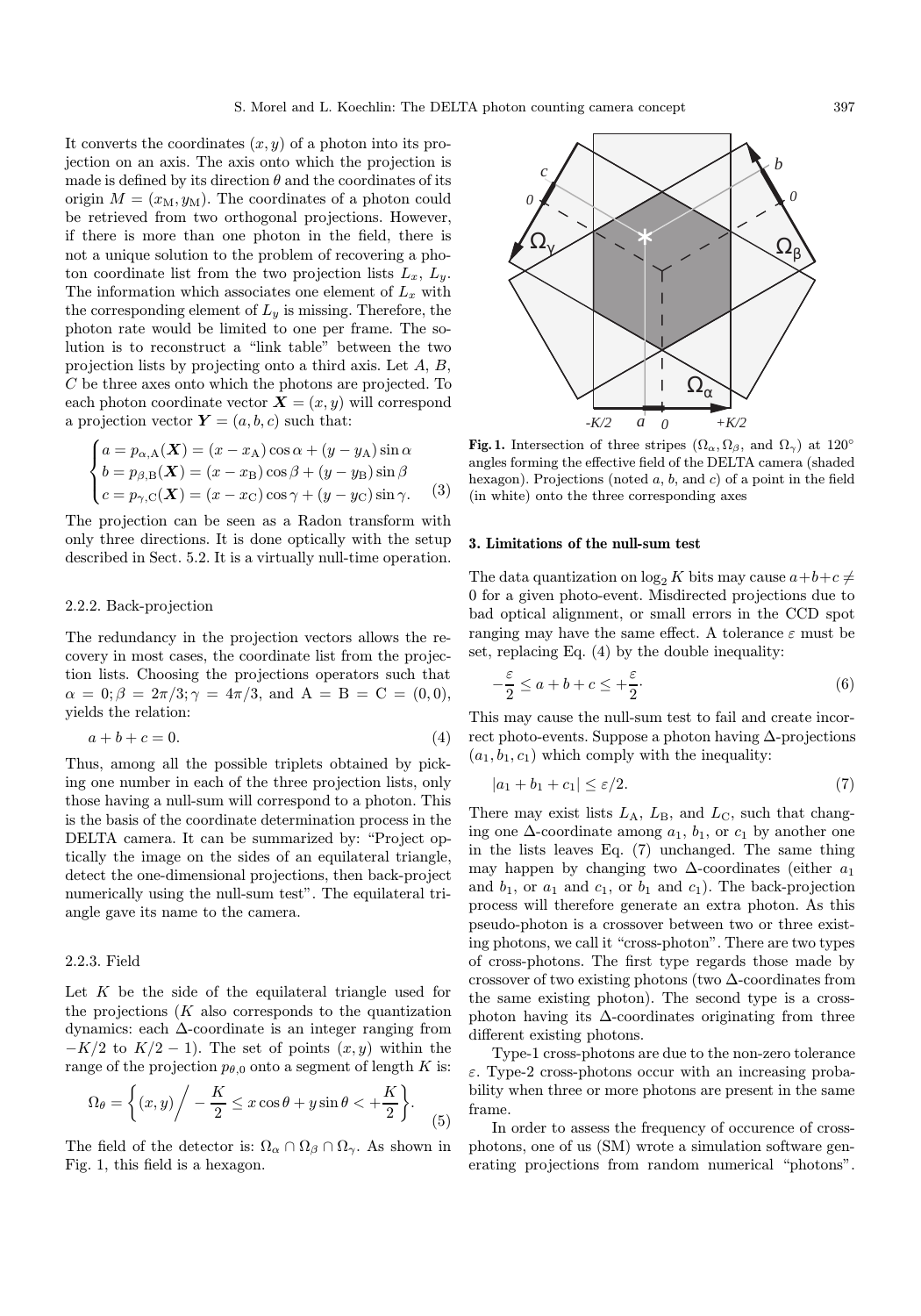

Fig. 2. Results of numerical simulations with a "Poisson" photon generator. Percentage (normalization by the number of incoming photo-events) of type-1 (solid line) and type-2 (dashed line) cross-photons generated, for different average numbers of photons per frame:  $\bar{N}$ , and null-sum test tolerance in pixels:  $\varepsilon$ 

The number of generated photons per frame is variable and complies with Poisson's law. Given  $\overline{N}$ , the average number of photons per frame, this software draws a variable number  $N$  of photons for each frame, such as:

$$
\text{prob}(N=k) = \frac{\bar{N}^k}{k!} \exp(-\bar{N}).\tag{8}
$$

We considered  $\bar{N}$  < 5 and we set  $K = 1024$ , as in the prototype to be built (see Sect. 5). We measured the quantity of type-1 and type-2 cross-photons generated, normalized by the number of input photons. Figure 2 plots the results for several values of  $\overline{N}$  and  $\varepsilon$ . It clearly appears that type-2 cross-photons dominate for large  $\bar{N}$ .

## 4. "Cross-cleaning"

There is a solution for taking out cross-photons. It consists in selecting among the null-sum triplets only those having at least one ∆-coordinate not shared with any other nullsum triplet. As each ∆-coordinate of a cross-photon is shared, by definition, with a real photon, all cross-photons will be removed. The draw-back is that in some cases, valid photons may be removed.

Let  $(a_1, b_1, c_1)$  the  $\Delta$ -coordinates of a real photon. If the frame contains a large number of photons, there may be three cross-photons with  $\Delta$ -coordinates:  $(a_1, ..., ...),$  $(..., b_1, ...)$ , and  $(..., ..., c_1)$ . Hence, this photon would be removed, causing a loss in overall quantum efficiency. With the simulator, we measured this attenuation factor after cross-cleaning. Measurements were made for different values of  $\overline{N}$  and  $\varepsilon$  (Fig. 3a). Poisson's law was used to draw the value of N for each frame. To take into account a non-uniformly illuminated field, more subject to a quantum efficiency loss by cross-cleaning than a flat-field, we also used input photons from stellar speckle data acquired



Fig. 3. Cross-cleaning removes the cross-photons but reduces the quantum efficiency. This figure shows the percentage of transmitted photons vs. mean number of photons per frame  $(\bar{N})$  for different tolerances  $\varepsilon$  and in case of: a) flat-field imaging, b) speckle imaging (unresolved star,  $2''$  speckle pattern and  $4''$  field)

with a Ranicon camera at a 2 meter diameter telescope (the V-Cygni star observation). The field illuminated during speckle observations is illustrated by Fig. 4. Poisson's law was used to draw photons sequentially from a speckle interferometry data file. Figure 3b shows that a reduced field of illumination does not strongly affect the quantum efficiency: it remains fair at  $\varepsilon \leq 4$  and  $\bar{N} \leq 5$ .

Cross-photons are not noticeable in the integrated images, but they cause an artifact in the integrated autocorrelations. This would cause problems for second order moment methods such as speckle-interferometry. As expected, the artifact disappears when cross-cleaning is applied to the photon list. Figures 5a and 5b shows the autocorrelations of a simulated flat-field respectively without and with cross-cleaning.

The star-shaped pattern and the central peak in the autocorrelation of images without cross-cleaning are due to the cross-photons. The loss of quantum efficiency due to cross-cleaning is acceptable up to  $\overline{N} = 4$  photons per frame, with the null-sum test tolerance set to  $\varepsilon = 2$ .

## 5. Towards an operational DELTA camera

This section introduces the engineering characteristics of a prototype presently under construction.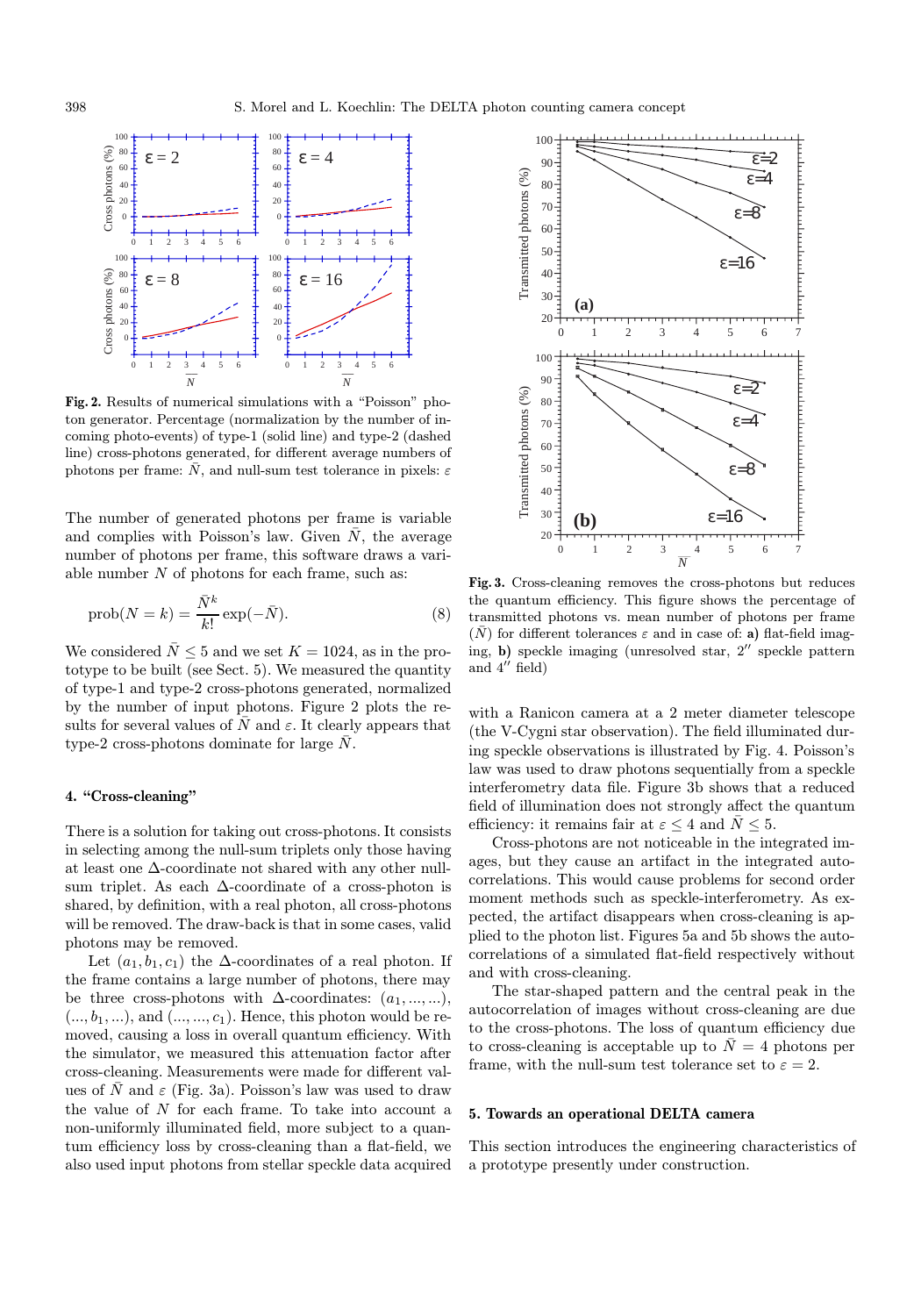

Fig. 4. 10 ms exposure of an unresolved star in photon counting mode showing the size of the speckle pattern compared with the field of the DELTA camera (the field boundaries are white lines). The original data used for this simulation were acquired with a Ranicon camera



Fig. 5. Cross-photons generate an artifact in the autocorrelation. This artifact disappears when these are removed form the photon list. Autocorrelations of flat-fields obtained: a) without cross-cleaning, b) with cross-cleaning

#### 5.1. Choice of a CCD

The characteristics of the linear CCDs used as targets for projections determinate the maximum photon rate, as well as the spatial and temporal resolutions of the camera. The choice of these CCDs is therefore crucial.

The readout frequency of the linear CCDs must be as high as possible to reduce the number of photons per frame at high photon flux and therefore the probability of cross-photons, and to increase the time resolution.

We have chosen the recently released Thomson "Mega Speed" TH7809A. It is a 1024 pixels linear CCD, each pixel being  $10 \times 20 \,\mu \text{m}$  in size, with a  $10 \,\mu \text{m}$  pitch. The TH7809A maximum readout frequency is 400 million pixels per second, thanks to the 16 parallel outputs of an integrated shift register. This shift register allows frame integration during the previous frame readout. As the frame transfer requires less than one clock period, i.e. less than the afterglow of spots caught by the CCDs, no spot will be lost by the frame transfer. The prevention of detecting the same photon in two successive frames is discussed in the next section. The specifications of this CCD chip can be

found on the "CCD products" data book from Thomson CSF (1996).

## 5.2. Optical setup

Projections in the DELTA camera are made by three identical optical trains, each one projecting onto a given axis (ξ in Fig. 6). In the proposed scheme,  $(L_1)$  is a spherical collimating lens.  $(L_2)$  and  $(L_3)$  are cylindric lenses. While  $(L_2)$  images in the  $\xi$  direction the spot from the front intensifier output onto the linear detector, lens  $(L_3)$ images the pupil formed by  $(L_2)$ . The intensified photon is imaged as a small segment, perpendicular to the CCD line. The image location on the CCD is independent of the spot position along  $\eta$  (orthogonal to  $\xi$ ), and proportional to the spot position along  $\xi$ . With dimensions corresponding to commercial grade lenses, the illuminance of one spot onto the CCDs has been evaluated to 4.1  $10^{-2}$  ph/ $\mu$ m<sup>2</sup>=8 ph/pixel (considering a Lambertian emission from the head intensifier output). An auxiliary image intensifier must be placed before each CCD to raise the illuminance over 7.5 ph/ $\mu$ m<sup>2</sup> (the TH7809A readout noise is 300 electrons/pixel, and its quantum efficiency is about 20% in the wavelengths concerned. Actually, only one auxiliary image intensifier is required if the optical trains are mounted close enough to each other. In this case, the three projections fit in the field of a 25 mm diameter photocathode.

To match the temporal resolution given by the linear CCDs, the image intensifiers (head and auxiliary) must feature fast decay outputs. The phosphor type P-46 is the most suitable for the auxiliary intensifier, as it provides a 100 ns decay time (from 100% to 10%), and a spectral emission matching the spectral response of the TH7809A better than other fast decay phosphors (P-47 or P-90).

The DELTA camera short frame time and the phosphor afterglow may cause some photo-events occurring at the end of a frame to be still present at the beginning of the next frame. Two solutions can be used to prevent that. The first one is a dead time between frame integrations. This dead time span is a trade-off between the maximum tolerated quantity of photo-events covering two frames, and the minimum desired quantum efficiency. The second solution is to eliminate from a frame the photons having the same coordinates as one in the previous frame. As the probability of having two photons within the same pixel in two consecutive frames is very low (evaluated to  $8.8 \times 10^{-5}$ ) for  $\bar{N} = 4$ ), no significant artifact such as those affecting the CP40 would be generated. The same remark can be made for the probability of having two photons within the same pixel in a single frame, evaluated to less than 3.6 10<sup>−</sup><sup>5</sup>.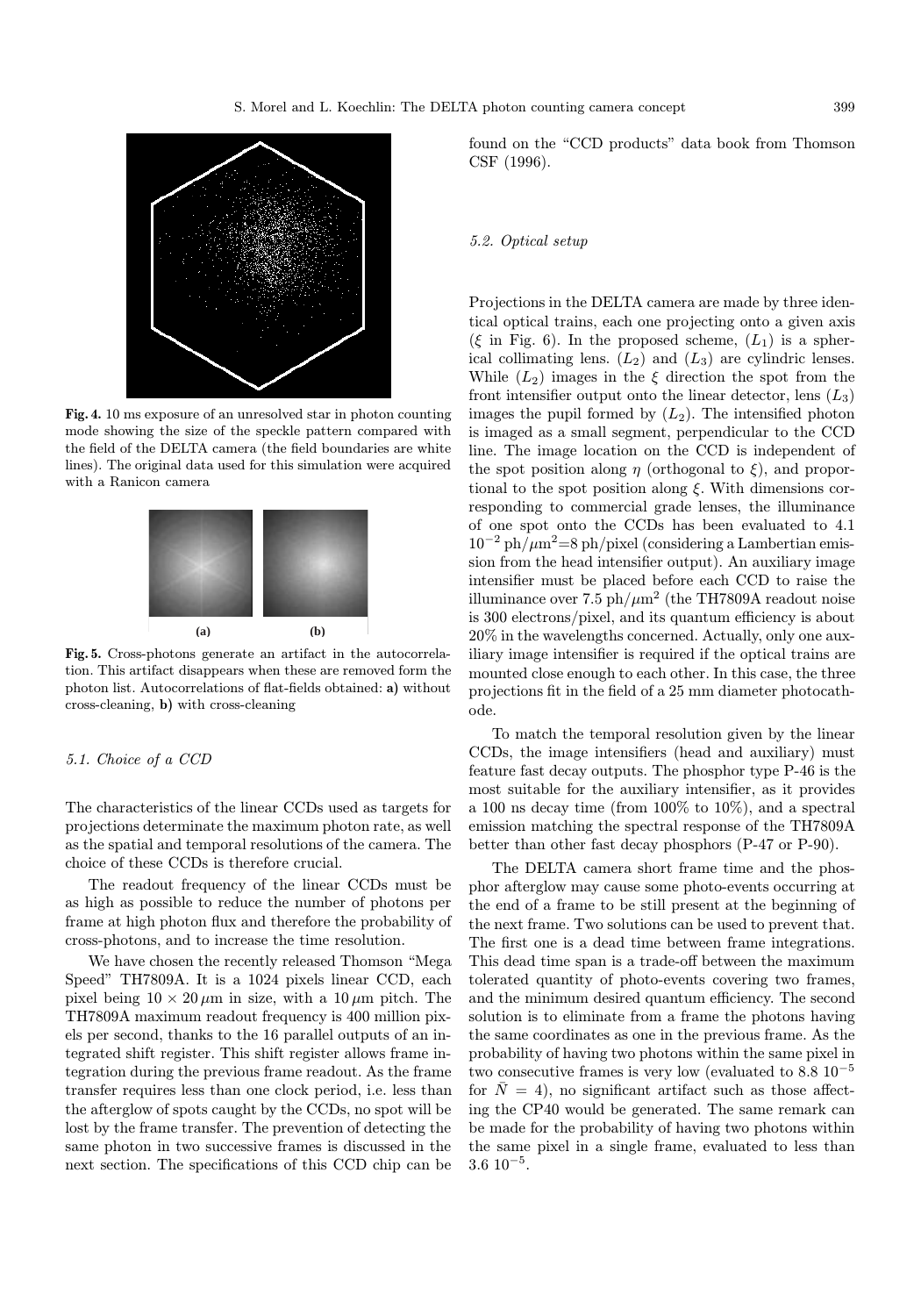

Fig. 6. Scheme of one (among three) optical trains projecting the field onto the CCDs (the other two optical trains are rotated by  $\pm 120^\circ$  with regard to this one): a) case of two spots separated horizontally in the field (the beam impacts on the CCD are separated), b) case of two spots separated vertically in the field (their impacts on this CCD are superposed)

#### 5.3. Photon image analysis

Once projection lists are established for a frame, the next step is the null-sum test. Considering that lists  $L_A$ ,  $L_B$ ,  $L_{\text{C}}$  have the same number N of elements. One could think that scanning all the possible triplets requires a time proportional to  $N^3$ . In fact, this process takes a time proportional to  $N^2$ : for one of the axes (for example C), a binarized image of the corresponding CCD line is stored. For each couple  $(a, b)$  of elements in  $L_A$  and  $L_B$ , the address  $a + b$  in the buffer is probed. If it contains a 1, photon coordinates  $(x = a, y = 1.155(a/2 + b))$  are generated. Figure 7 describes the whole process, from CCD acquisition to spatiotemporal photon coordinates. FIFOs and buffer swapping allow a pipe-lined data flow.

With such a design, the prototype should have a 2.6  $\mu$ s temporal resolution, allowing photon flux up to 1.5 million per second with a good quantum efficiency (85% of the quantum efficiency of a Gen I intensifier) at an average of  $\overline{N} = 4$  photons per frame. A micro-computer (300 Mips or more) is the simplest way for converting directly digitized CCD signals into photon coordinates.

# 5.4. Tuning the camera

Wrong projection directions and/or displacements of the linear CCDs will cause non-hexagonal field and distorted images. To test the tuning procedures and optical alignment requirements, the software simulator takes into account these parameters. Figure 8a shows the effect of a misdirected projection: one axis was rotated by only 1◦. A similar phenomenon (Fig. 8b) is produced when the three

axes have correct angles, but with an angular difference between one axis and its corresponding detector.

Increasing  $\varepsilon$  to values higher than 2 is not recommended, since it reduces the resolution, may cause an important loss of quantum efficiency and does not correct image distortion. Using the simulator, we found a simple method for tuning the optical setup, analyzing photon coordinates from a flat-field. This tuning method does not require specific test charts, and can be operated when the camera is docked to a telescope or an interferometer.

#### 6. Conclusion

We have proposed a new design for a photon counting device, which can be built from commercially available components. Recent improvements in CCD technology enable the use linear arrays with very fast readout, potentially giving the DELTA camera performance comparable with the best existing photon counting cameras. Moreover, since the DELTA camera provides series of very short frames, it should correctly process quasisimultaneous photons, which may not be detected with asynchronous cameras. Although our DELTA camera is synchronous, it has the advantages of asynchronous cameras: time resolution and high-flux coordinate determination. On-line data processing from the high-rate signals considered here can be done at present by computers, usually tending to be cheaper and faster than custom electronics. This opens a way to "smart detectors", like the DELTA camera, based not only on an electro-optical system, but also on a significant software implementation (as back-projection and cross-cleaning). The DELTA camera